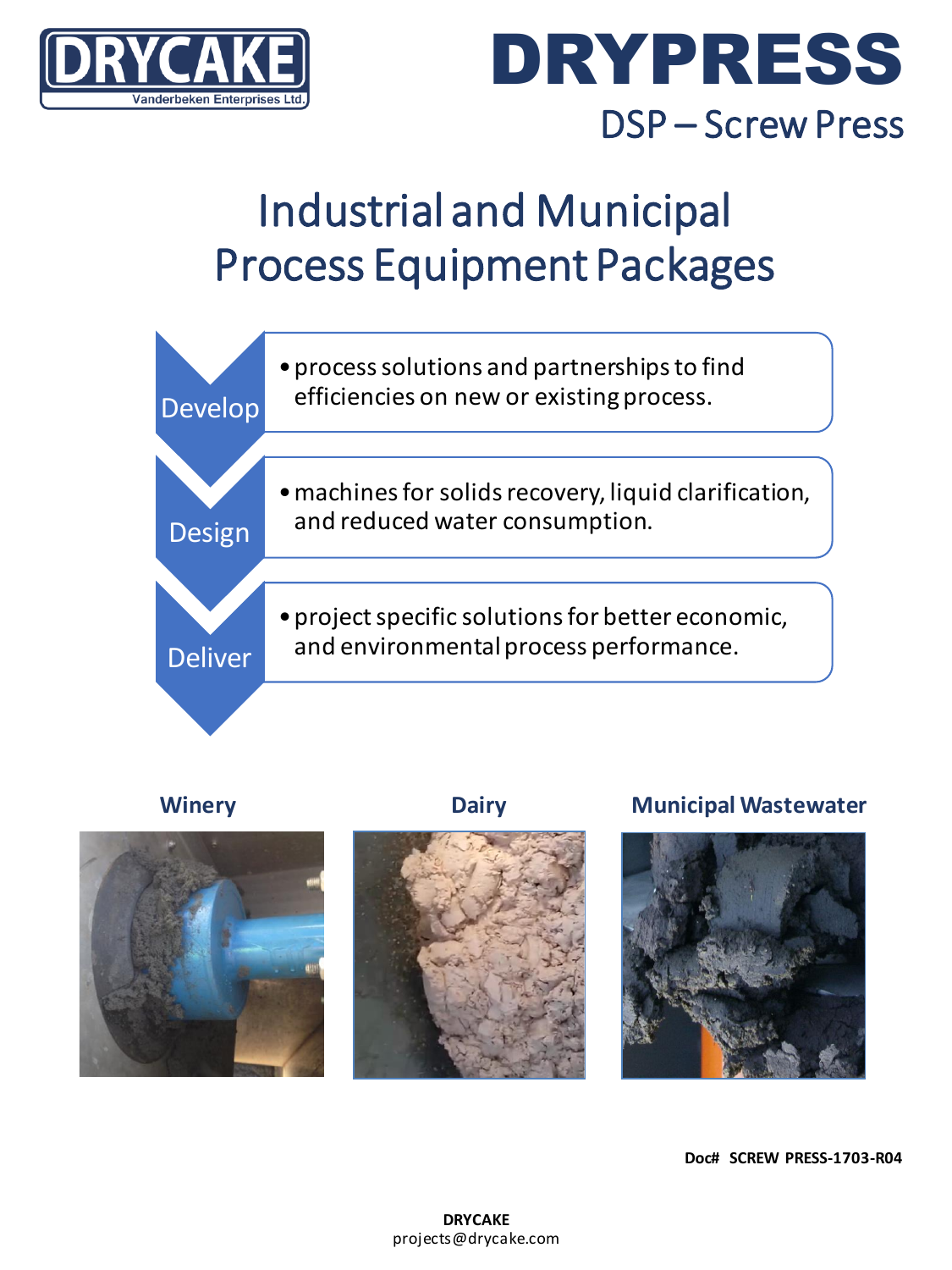

## DRYPRESS DSP – Screw Press

### **DRYPRESS TECHNOLOGY**

**SENSOR FOR** SLUDGE PRESSURE

CONTROL

**WASHING** 

**WATER INLET** 

**FLOCCULATED SLUDGE INLET** 

The Drypress Screw Press provides a unique, cost effective solution for dewatering of municipal and industrial sludge. The equipment is designed to thicken and dewater Municipal and Industrial Waste Sludge to a high cake dryness.

The sludge is fed to the machine via pump or inlet hopper into a cylindrical progressive three stage wedgewire or perforated drum.





The flocculated sludge enters the the Drypress, the liquid fraction drains immediately



**STAGE 2**

FILTRATE OUTLET

**THICKENING**

A progressive and gentle compression of the sludge against the drum thickens the sludge.



Sludge is pressed against counter pressure cone, to achieve a high cake dryness.

### **STAGE 3 DEWATERING**

**AIR EXTRACTION** 

PNEUMATIC

COUNTER - PRESSURE CONE

WEDGE WIRE DRUM

**DEWATERED SLUDGE** 

**FILTRATE** 

MOVABLE WASHING RING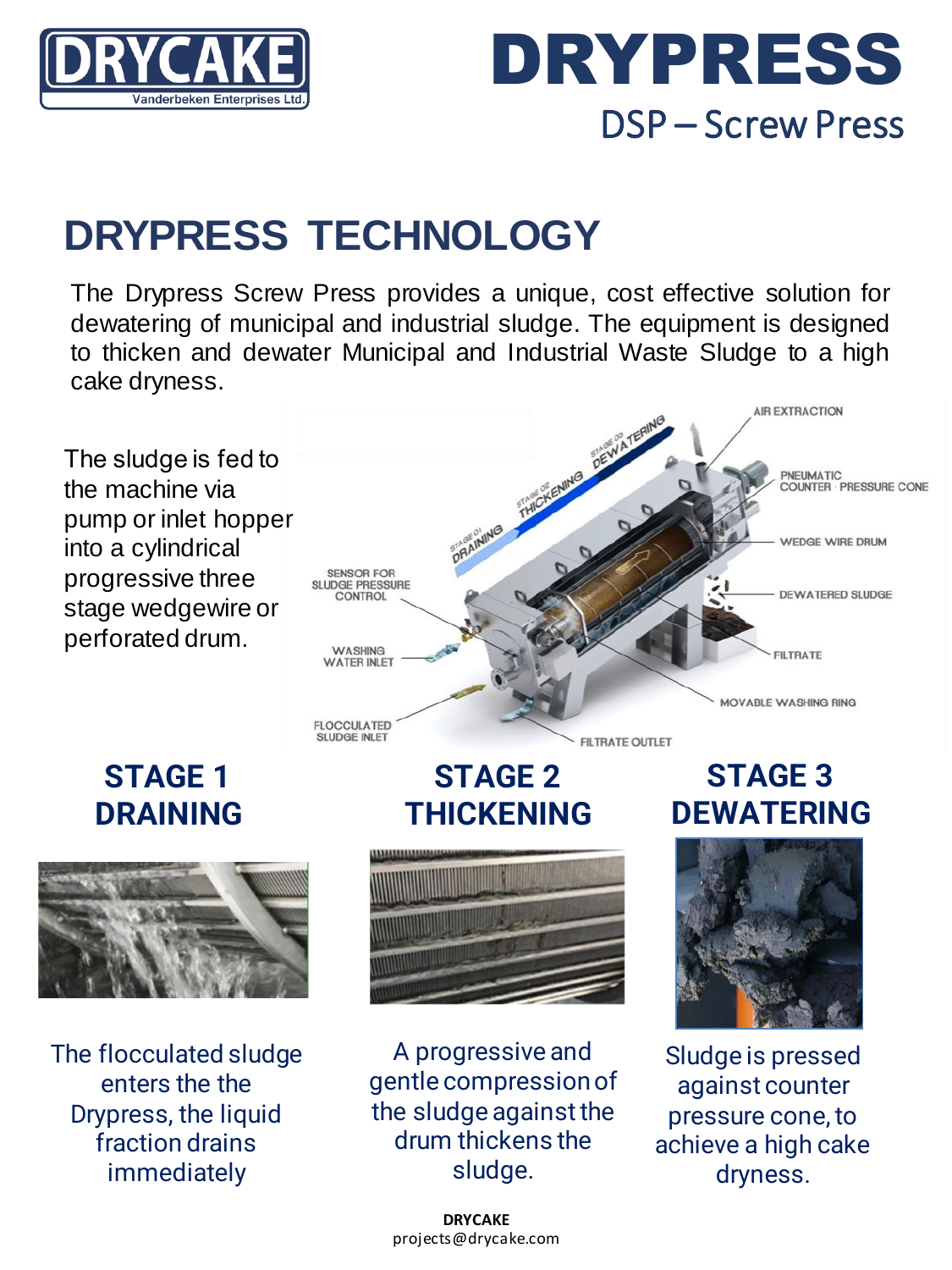

## DRYPRESS DSP – Screw Press

Drum up to  $\phi$ 47"  $\phi$ 1200mm

## FEATURES

- $\checkmark$  Automatic operation
- $\checkmark$  High quality and Reliability
- $\checkmark$  Continuous functioning
- $\checkmark$  Quick and easy installation
- $\checkmark$  Low energy consumption
- ✓ Innovative washing System
- $\checkmark$  Dewatering and discharge in one equipment
- $\checkmark$  Manufactured in Stainless Steel AISI 304 and 316(L)
- $\checkmark$  Welding pickled and passivated
- $\checkmark$  Easy removable covers for hygienic inspection
- $\checkmark$  Odour and Insects containing covers
- $\checkmark$  Low and easy maintenance
- $\checkmark$  Rubber scraper bolted to screw to clean drum. Longer-lasting, gentler on sludge.

With over 100 worldwide references, the DRYCAKE Screw Press is a proven solution for your dewatering needs



**DRYCAKE** projects@drycake.com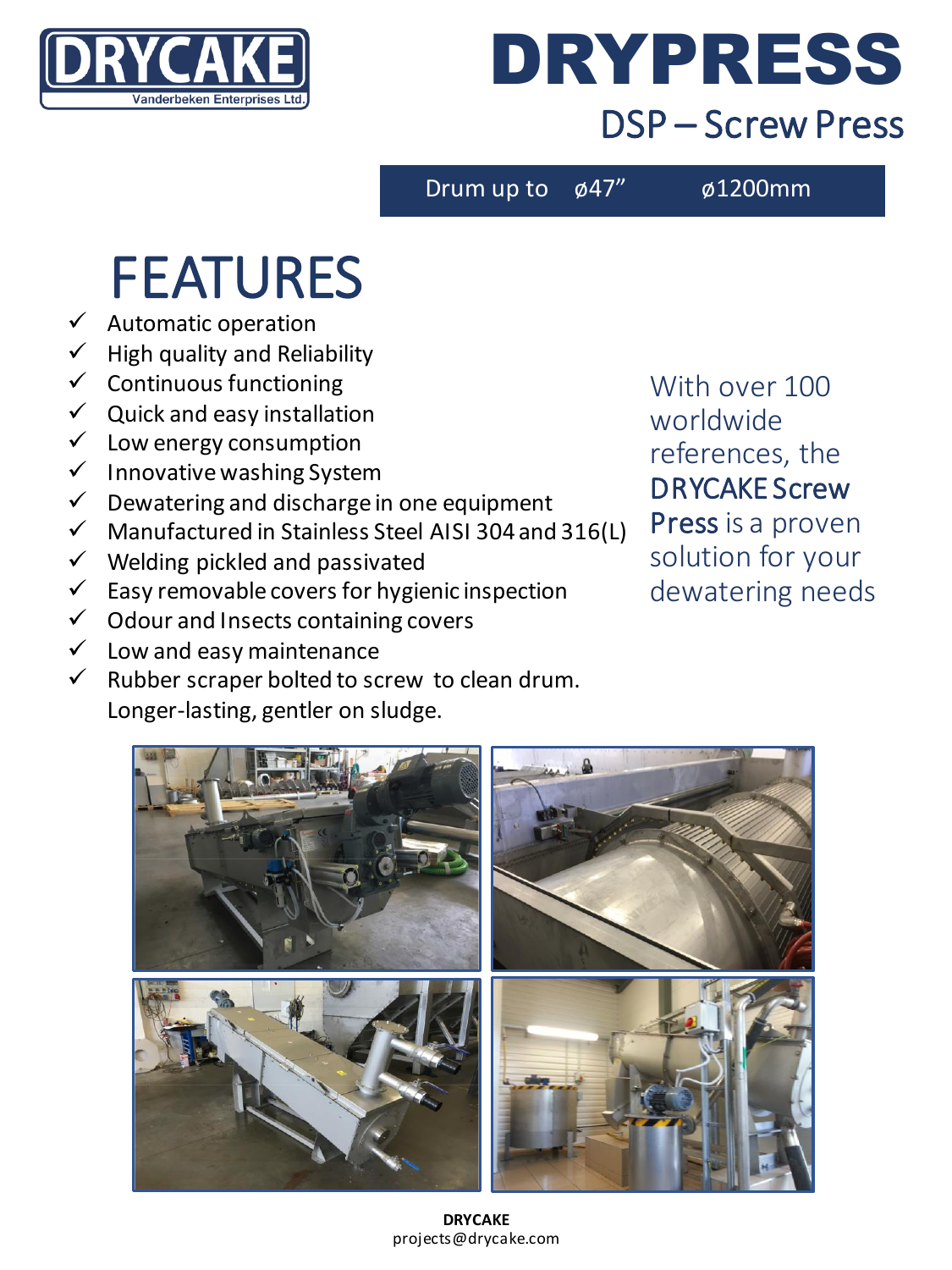

## DRYPRESS DSP – Screw Press

## MODEL & DIMENSION



| <b>Model</b>   | <b>CONTRACTOR</b><br>Weight<br>lbs. (kg) | <b>Power installed</b><br>HP (kW) | <b>Inlet</b> | <b>Outlet</b> |
|----------------|------------------------------------------|-----------------------------------|--------------|---------------|
| <b>DSP200</b>  | (250)<br>550                             | (.37)<br>1/2                      | 2"           | 2"            |
| <b>DSP400</b>  | (390)<br>860                             | $3/4$ (0.55)                      | 2"           | 3''           |
| <b>DSP400L</b> | (530)<br>1170                            | $3/4$ (0.55)                      | 2"           | 3''           |
| <b>DSP700</b>  | 1650 (750)                               | (1.1)<br>1.5                      | 2"           | 4"            |
| <b>DSP900</b>  | 2225 (1010)                              | (1.5)                             | 3''          | 6"            |
| <b>DSP1200</b> | 2225 (1010)                              | (1.5)                             | 3''          | 6"            |

- Capacity change according to the type of sludge and the concentration of solids
- Information on larger models available on request.





| <b>Dimensions</b><br>$\ln$ ch (mm) | <b>DSP200</b> | <b>DSP400</b> | <b>DSP400L</b> | <b>DSP700</b> | <b>DSP900</b> | <b>DSP1200</b> |
|------------------------------------|---------------|---------------|----------------|---------------|---------------|----------------|
| $\mathsf{A}$                       | (2310)<br>91  | (2800)<br>110 | (3500)<br>138  | (4290)<br>169 | 201 (5100)    | 171(4345)      |
| B                                  | 19.7" 500     | (650)<br>26   | (650)<br>26    | (850)<br>33   | 43 (1100)     | 65(1659)       |
| C                                  | (610)<br>24   | (640)<br>25   | (640)<br>25    | (840)<br>33   | (1000)<br>39  | 65(1645)       |
| D                                  | $0-15^\circ$  | $0-15^\circ$  | $0-15^\circ$   | $0-15^\circ$  | $0-15^\circ$  | $0-15^\circ$   |
| E.                                 | (230)<br>9    | (230)<br>9    | (230)<br>9     | (430)<br>17   | (430)<br>17   | 10 (260)       |
|                                    | (400)<br>16   | (400)<br>16   | (400)<br>16    | (230)<br>9    | (230)<br>9    | (230)<br>9     |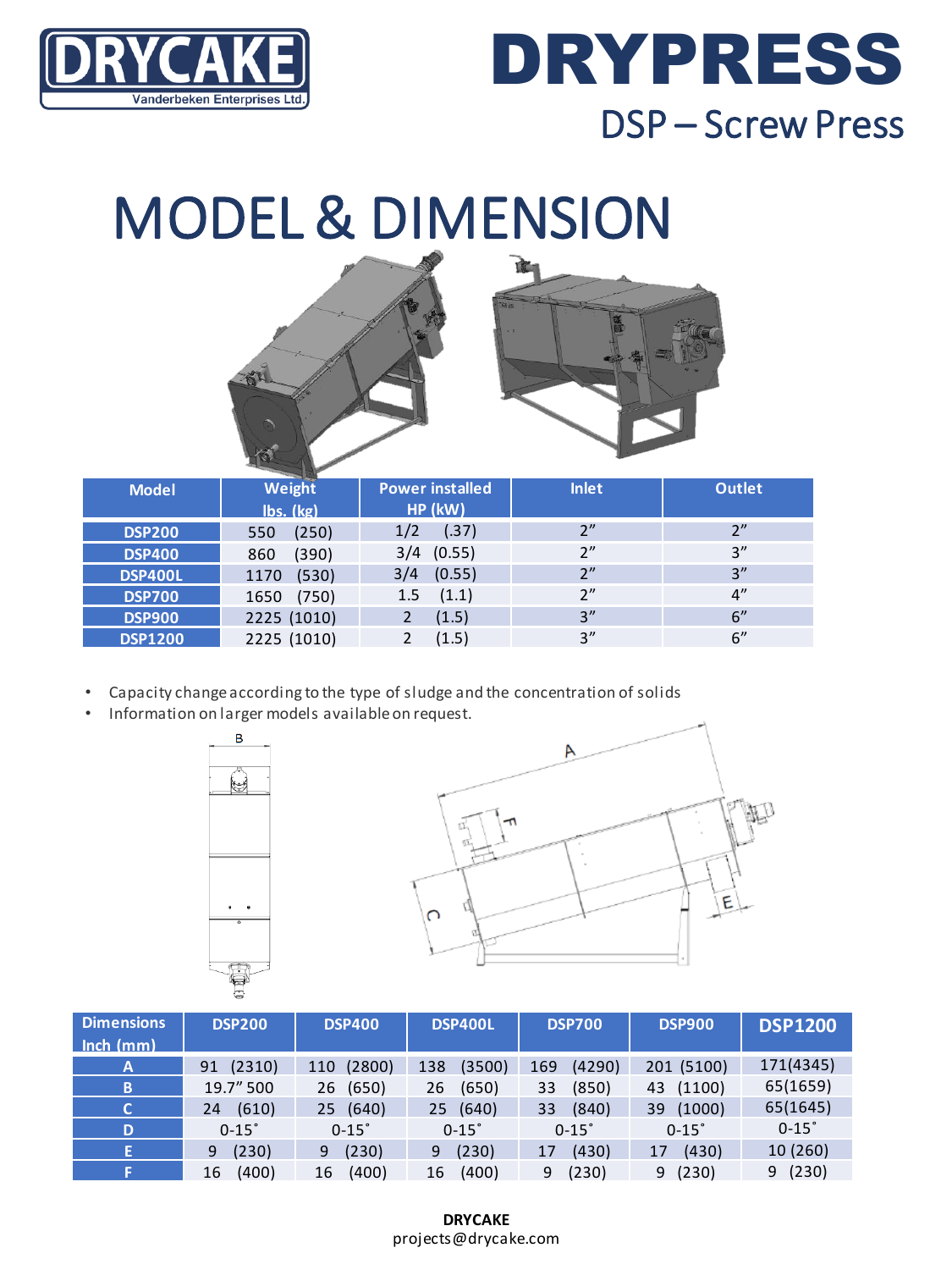



# COMPLETE SYSTEM

The DSP DRYCAKE Screw Press is offered as a skid system completely supplied by DRYCAKE complete with pumps, flow meters, discharge conveyors, and polymer system.



**SKIDS**



**POLYMER SYSTEM**



**IN LINE MIXER FLOC REACTOR**

### **BIOSOLIDS CONVEYOR**



**FEED PUMPS**



**DRYCAKE** projects@drycake.com